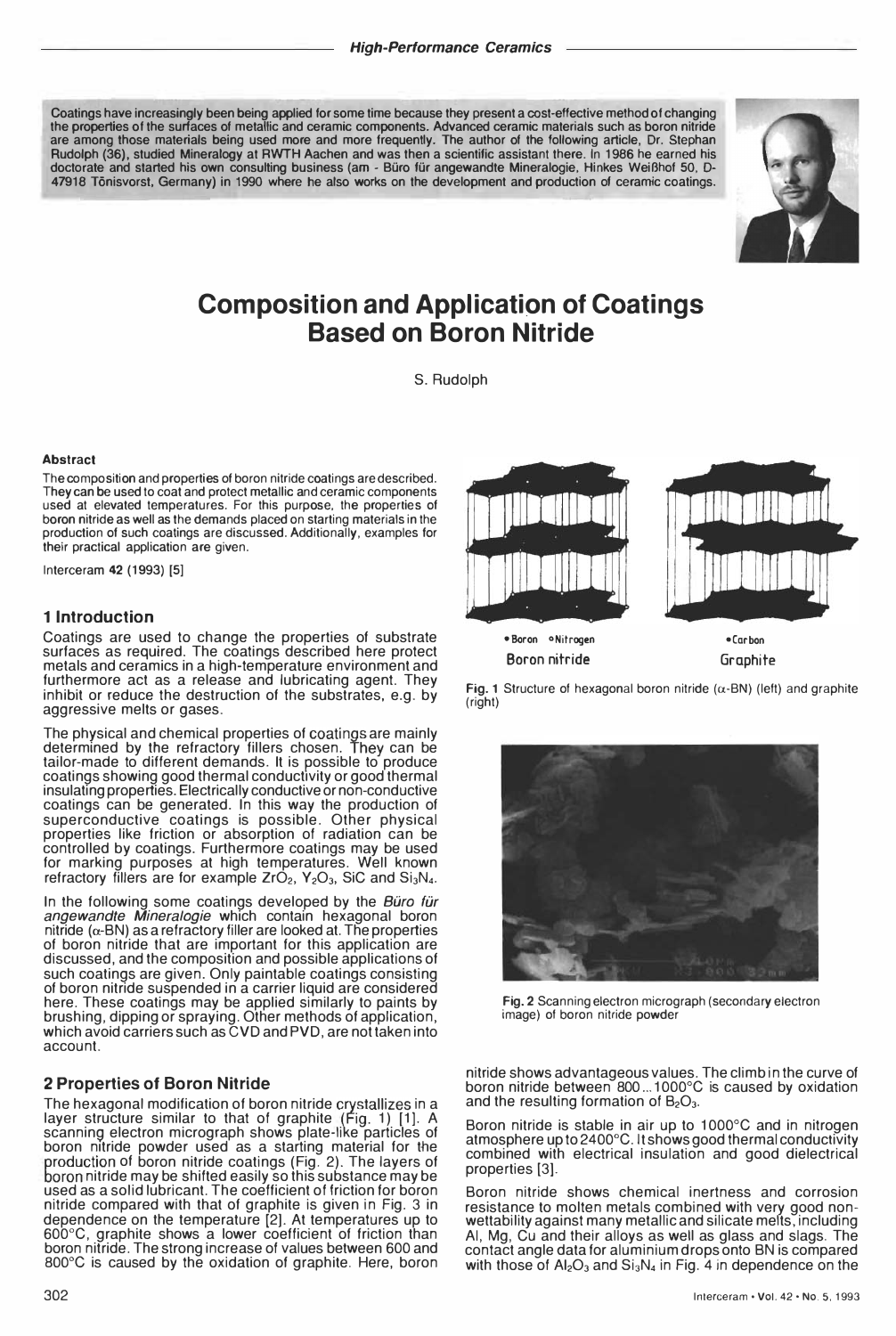

Fig. 3 Comparison of friction data for boron nitride and graphite in air in dependence on the temperature



Fig. 4 Contact angle data of aluminium on BN, Si<sub>s</sub>N, and  $AI<sub>2</sub>O<sub>3</sub>$  in dependence on the temperature

temperature. Up to 900°C boron nitride is only poorly wettable by aluminium and shows a contact angle of 160°. Between  $900...1000^{\circ}$ C the contact angle decreases, but is well above those of  $Al_2O_3$  and  $Si_3N_4$ . Thus boron nitride is an ideal release agent for many shaping processes [4].

## 3 Composition of Coatings Based on Boron Nitride

Different types of boron nitride powders are available for the production of boron nitride coatings. They are suspended in a carrier liquid and often blended with a refractory binder.

## 3.1 Types of Boron Nitride

Boron nitride powders are commercially available with BN concentrations between 92 and 96 mass-% for refractory purposes and > 98.5 mass-% fur lubricating and shaping processes.  $B_2O_3$  contents of up to 4...8 mass-% are available, having carbon contents of up to 0.1 mass-% and metallic impurities up to <0.1 mass-%. Moreover, high-purity powders with BN concentrations of 99.5...99.9 mass-% can be obtained for high purity melting purposes and electronic applications.

#### 3.2 Carrier Liquids

The choice of a carrier liquid is mainly governed by technological aspects, but other points of view such as environmental and safety concerns must also be taken into account. Water is an inexpensive, readily available and nonhazardous option. However, forced drying of applied coatings will be necessary in most cases. Alternatively organic solvents such as alcohols (ethanol, 2-propanol) may be used, but theseformulations have to be labelled according to hazardous materials regulations.

## 3.3 Refractory Binders

Boron nitride coatings can be produced without any refractory binder; the adherence of the particles can be achieved with their surface energy alone. Specific surface areas of at least 25  $m^2$ /g are necessary for this.

Most applications, however, require a coating with reasonable adherence which makes the use of refractory binders necessary. For coating ceramic substrates with low thermal expansion, phosphate-containing binders have proven to be well suited. These binders harden when heated to 800...900°C and result in a strong yet brittle bond. They cannot be used for high-thermal-expansion substrates like metals. Here binders on the basis of  $Al_2O_3$  for higher temperatures

be used. If the coating is meant to remain soft throughout the whole temperature range, clay minerals may be the binder of choice.

# 4 Application of Coatings Based on Boron Nitride

#### 4.1 Range of Application

Metals as well as ceramics and graphite may be coated with boron nitride coatings resulting in good lubricating and release properties. In addition chemical reactions between melts and coated substrates are reduced or stopped and their life-time is increased.

Boron nitride coatings are used as a release agent in different shaping processes like hot pressing of ceramics, shaping of glass and coating of dies for metal casting. With good lubricating properties at high temperatures, coatings based on boron nitride are ideal release agents. For this reason they are also used for superplastic forming processes at temperatures up to 1000°C. Due to its high thermal stability,<br>it has very often replaced the graphite and molybdenum disulfide used up until now.

The very good non-wettability property against melts is utilized in coating crucibles and combustion boats being a reasonable alternative to solid boron nitride. Other applications aim at the high thermal conductivity, e.g. coating and protecting thermocouple tubes before immersing them in melts.

#### **4.2 Application**

Boron nitride coatings should be applied on clean surfaces. Grit blasting may be necessary. Types of application include<br>brushing, dipping and spraying. While brushing can be done with the coating as received, dilution of the coating with the particular carrier liquid may be necessary for spraying and dipping. Spraying of water-based boron nitride coatings on metals may be improved by heating the component to  $100...300^{\circ}$ C. Only a thin layer (50...100 µm) should be applied at a time in order to prevent cracking and peeling of the coating during subsequent drying. However thicker coatings may be achieved by applying several layers after drying between each application.

Boron nitride coatings should be dried thoroughly, water-<br>based coatings preferably at temperatures of 105°C. Wet coatings should never be placed in service and never brought in contact with metal melts. After drying the coatings may be cured in order to harden the binder, however this depends on the type of binder used in the particular coating. This may occur when the coated component is placed in use for the first time.

It has been observed that the application of thin layers may be advantageous, especially when coating metals. As boron nitride has a low thermal expansion coefficient, stress may occur in thick coatings on high expansion substrates such as metals which may lead to chipping.

As boron nitride is a material with a hardness of 1 according to the Mohs scale, coatings containing boron nitride may be polished after drying with a soft cloth. Fig. 5 shows a scanning electron micrograph of a boron nitride coating, the right part having been polished. By this treatment the surface of the coating is smoothed and the pores are closed. However the softness of such coatings requires special attention to prevent damage by abrasion or sharp objects because damaged areas of the coating cannot protect the substrate sufficiently.